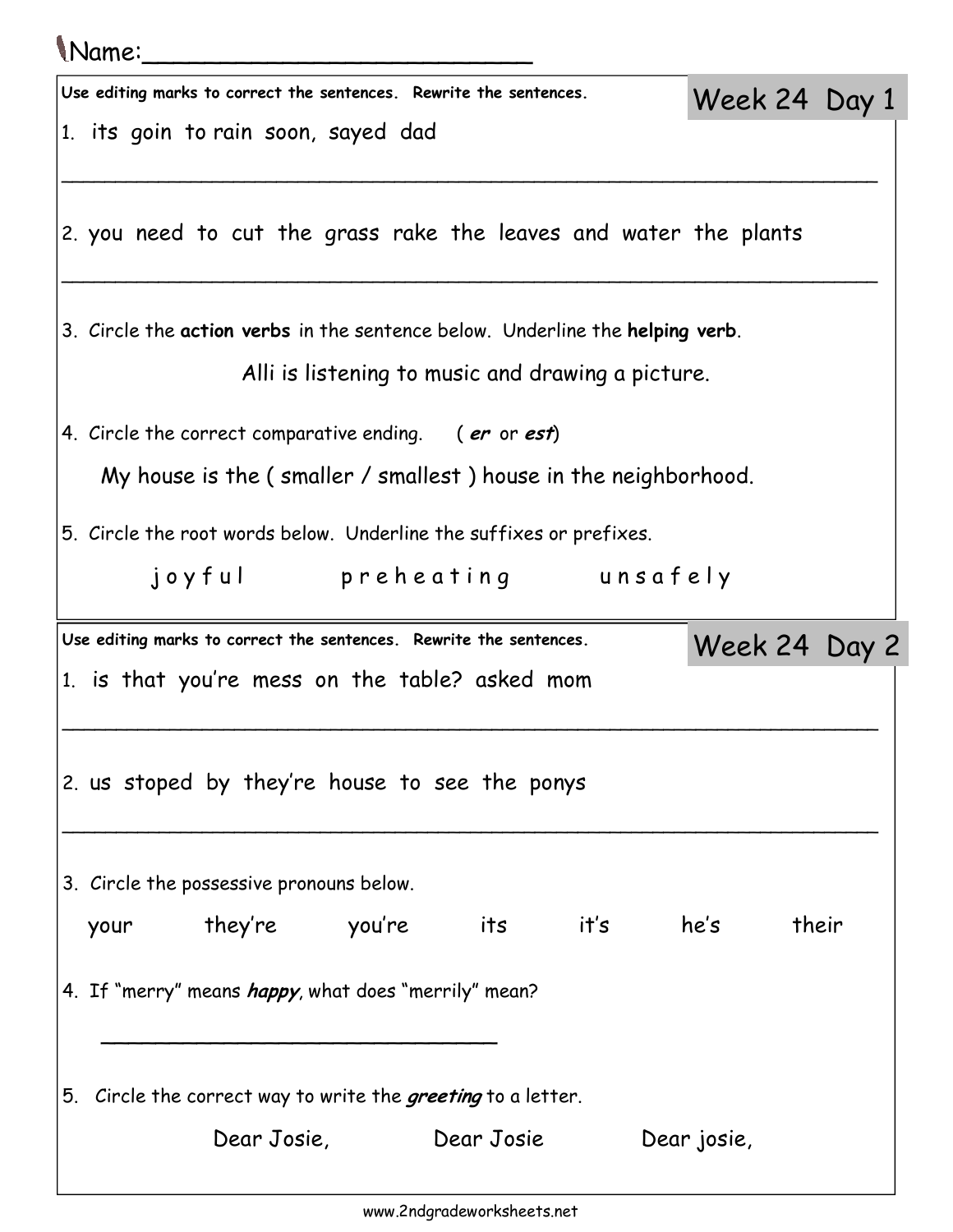## Name:\_\_\_\_\_\_\_\_\_\_\_\_\_\_\_\_\_\_\_\_\_\_\_\_\_

| Use editing marks to correct the sentences. Rewrite the sentences.<br>1. their takeing a trip to san diego zoo on friday |                                                          |      |       |                                     |  |       | Week 24 Day 3 |                                                                                     |  |  |  |  |  |  |  |  |
|--------------------------------------------------------------------------------------------------------------------------|----------------------------------------------------------|------|-------|-------------------------------------|--|-------|---------------|-------------------------------------------------------------------------------------|--|--|--|--|--|--|--|--|
|                                                                                                                          |                                                          |      |       |                                     |  |       |               |                                                                                     |  |  |  |  |  |  |  |  |
|                                                                                                                          |                                                          |      |       |                                     |  |       |               |                                                                                     |  |  |  |  |  |  |  |  |
| 2. we read the lorax before bed time                                                                                     |                                                          |      |       |                                     |  |       |               |                                                                                     |  |  |  |  |  |  |  |  |
|                                                                                                                          |                                                          |      |       |                                     |  |       |               |                                                                                     |  |  |  |  |  |  |  |  |
|                                                                                                                          |                                                          |      |       |                                     |  |       |               |                                                                                     |  |  |  |  |  |  |  |  |
| 3. Circle the correct word to finish the sentence.                                                                       |                                                          |      |       |                                     |  |       |               |                                                                                     |  |  |  |  |  |  |  |  |
|                                                                                                                          |                                                          |      |       |                                     |  |       |               |                                                                                     |  |  |  |  |  |  |  |  |
|                                                                                                                          | Don't forget to take (your / you're) coat out to recess. |      |       |                                     |  |       |               |                                                                                     |  |  |  |  |  |  |  |  |
| 4. Circle the correct word to finish the sentence.                                                                       |                                                          |      |       |                                     |  |       |               |                                                                                     |  |  |  |  |  |  |  |  |
| I think (your / you're) going to like the movie.                                                                         |                                                          |      |       |                                     |  |       |               |                                                                                     |  |  |  |  |  |  |  |  |
| 5. Circle the homophones below.                                                                                          |                                                          |      |       |                                     |  |       |               |                                                                                     |  |  |  |  |  |  |  |  |
|                                                                                                                          |                                                          |      |       |                                     |  |       |               |                                                                                     |  |  |  |  |  |  |  |  |
|                                                                                                                          | home whole all                                           |      |       | house                               |  | hole  | pit           |                                                                                     |  |  |  |  |  |  |  |  |
|                                                                                                                          |                                                          |      |       |                                     |  |       |               | Use editing marks to correct the sentences. Rewrite the sentences.<br>Week 24 Day 4 |  |  |  |  |  |  |  |  |
|                                                                                                                          |                                                          |      |       |                                     |  |       |               |                                                                                     |  |  |  |  |  |  |  |  |
| 1. maya is tallest than she sister                                                                                       |                                                          |      |       |                                     |  |       |               |                                                                                     |  |  |  |  |  |  |  |  |
|                                                                                                                          |                                                          |      |       |                                     |  |       |               |                                                                                     |  |  |  |  |  |  |  |  |
|                                                                                                                          |                                                          |      |       |                                     |  |       |               |                                                                                     |  |  |  |  |  |  |  |  |
| 2. will you bring you're brother to our party? asked tom                                                                 |                                                          |      |       |                                     |  |       |               |                                                                                     |  |  |  |  |  |  |  |  |
|                                                                                                                          |                                                          |      |       |                                     |  |       |               |                                                                                     |  |  |  |  |  |  |  |  |
|                                                                                                                          |                                                          |      |       |                                     |  |       |               |                                                                                     |  |  |  |  |  |  |  |  |
| 3. Circle the contractions.                                                                                              |                                                          |      |       |                                     |  |       |               |                                                                                     |  |  |  |  |  |  |  |  |
| your                                                                                                                     | they're                                                  |      |       | you're           its           it's |  |       | he's          | their                                                                               |  |  |  |  |  |  |  |  |
|                                                                                                                          |                                                          |      |       |                                     |  |       |               |                                                                                     |  |  |  |  |  |  |  |  |
| 4. Circle the homophones below.                                                                                          |                                                          |      |       |                                     |  |       |               |                                                                                     |  |  |  |  |  |  |  |  |
|                                                                                                                          | flower                                                   | rose | petal | flour                               |  | sugar |               |                                                                                     |  |  |  |  |  |  |  |  |
| 5. Divide the words into syllables. Circle the vowel teams.                                                              |                                                          |      |       |                                     |  |       |               |                                                                                     |  |  |  |  |  |  |  |  |
|                                                                                                                          |                                                          |      |       | shower voucher                      |  |       | saucer        |                                                                                     |  |  |  |  |  |  |  |  |